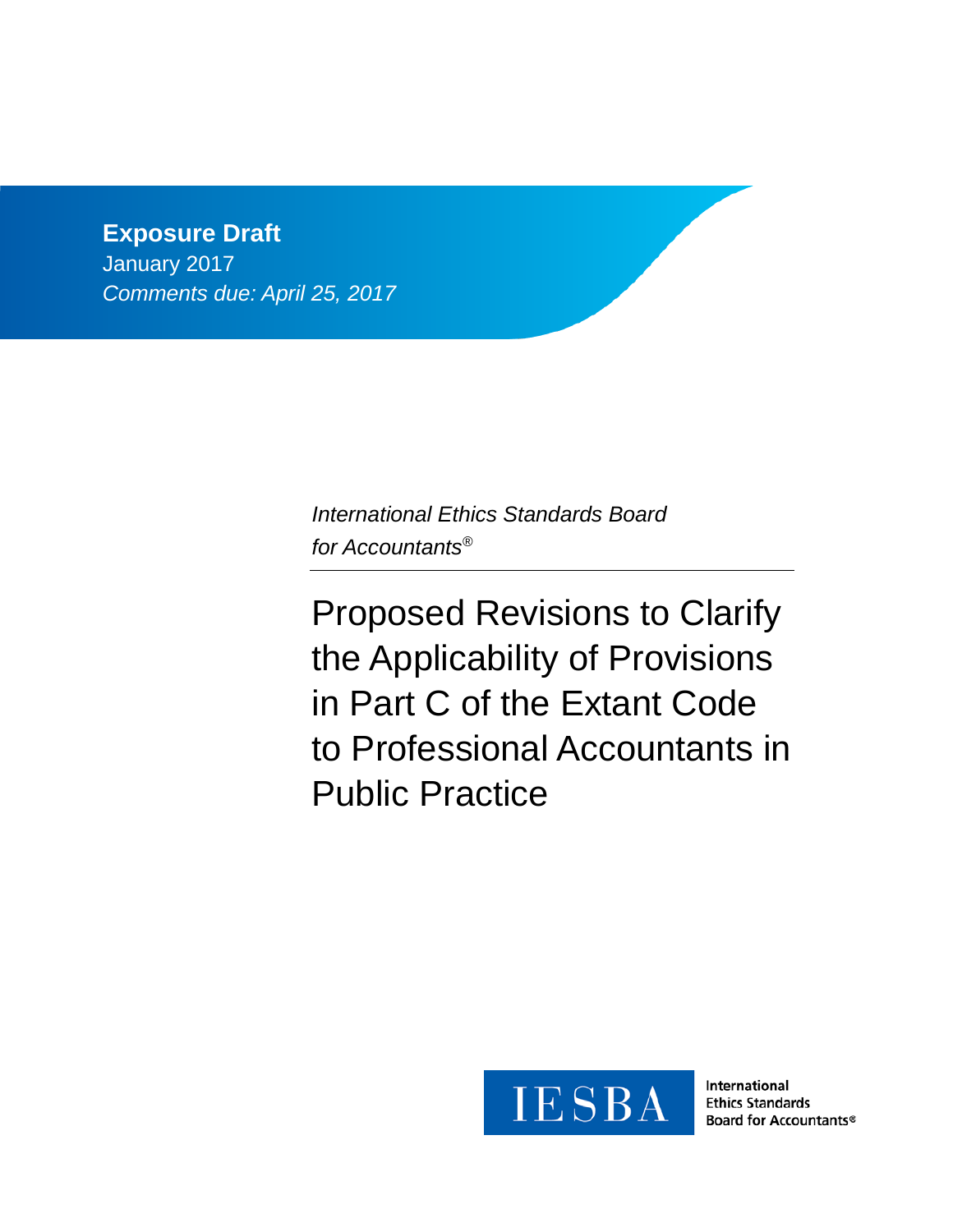

International **Ethics Standards** Board for Accountants®

This Exposure Draft was developed and approved by the [International Ethics Standards Board for](http://www.ifac.org/ethics)  [Accountants®](http://www.ifac.org/ethics) (IESBA®).

The IESBA is a global independent standard-setting board. Its objective is to serve the public interest by setting high-quality ethics standards for professional accountants worldwide and by facilitating the convergence of international and national ethics standards, including auditor independence requirements, through the development of a robust, internationally appropriate *Code of Ethics for Professional Accountants™* (the Code).

The structures and processes that support the operations of the IESBA are facilitated by the International Federation of Accountants® (IFAC®).

Copyright © January 2017 by the International Federation of Accountants (IFAC). For copyright, trademark, and permissions information, please see [page](#page-12-0) 13.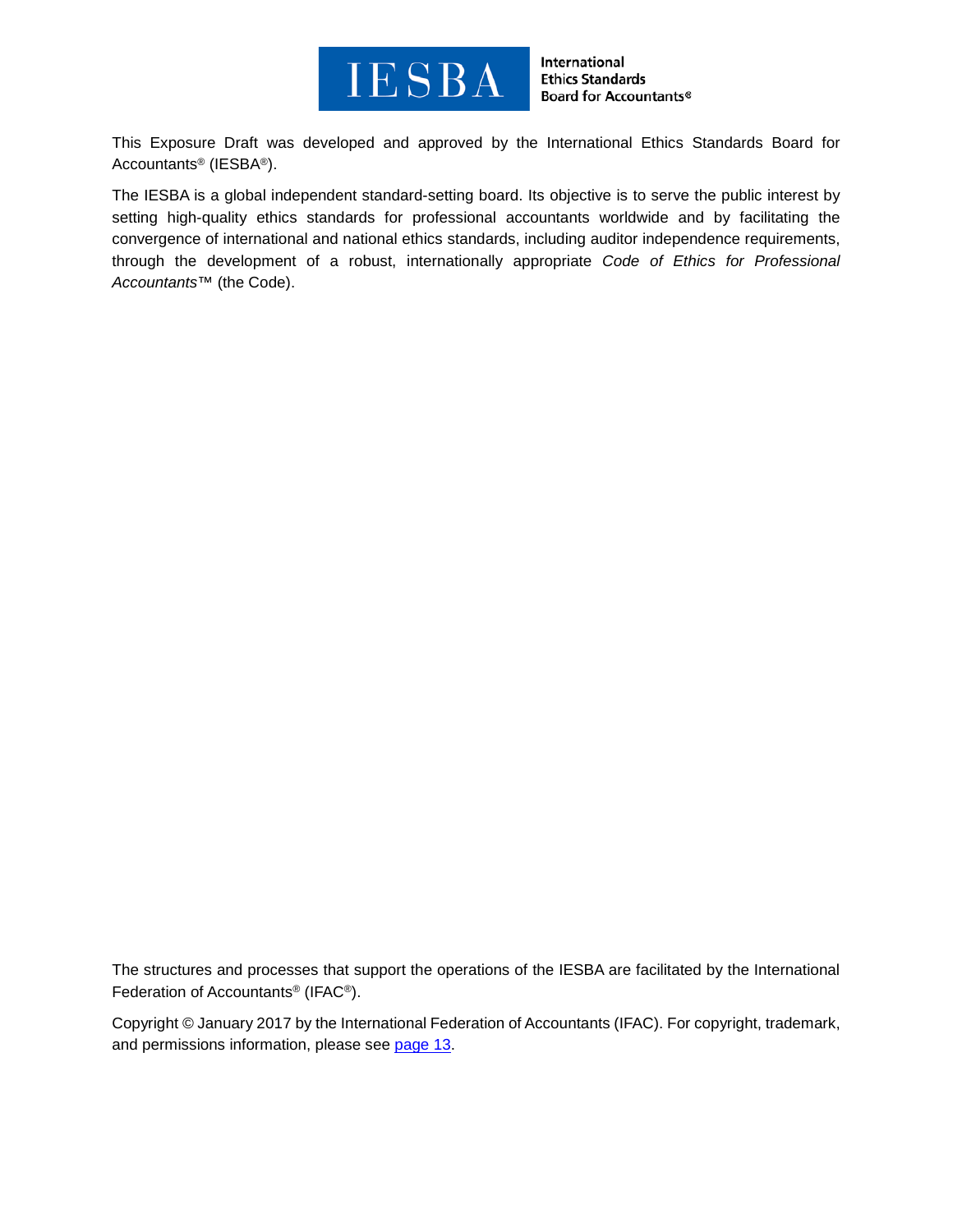## **REQUEST FOR COMMENTS**

The proposals in this Exposure Draft may be modified in light of comments received before being issued in final form. Comments are requested by **April 25, 2017.**

Respondents are asked to submit their comments electronically through the IESBA website, using the ["Submit a Comment"](http://www.ifac.org/publications-resources/proposed-revisions-clarify-applicability-provisions-part-c-extant-code) link. Please submit comments in both PDF and Word files. Also, please note that firsttime users must register to use this feature. All comments will be considered a matter of public record and will ultimately be posted on the website. Although the IESBA prefers that comments are submitted via its website, comments can also be sent to Ken Siong, IESBA Technical Director a[t KenSiong@ethicsboard.org](mailto:KenSiong@ethicsboard.org)

This publication may be downloaded from the IESBA website: [www.ifac.org/ethics/restructured-code.](http://www.ifac.org/ethics/restructured-code) The approved text is published in the English language.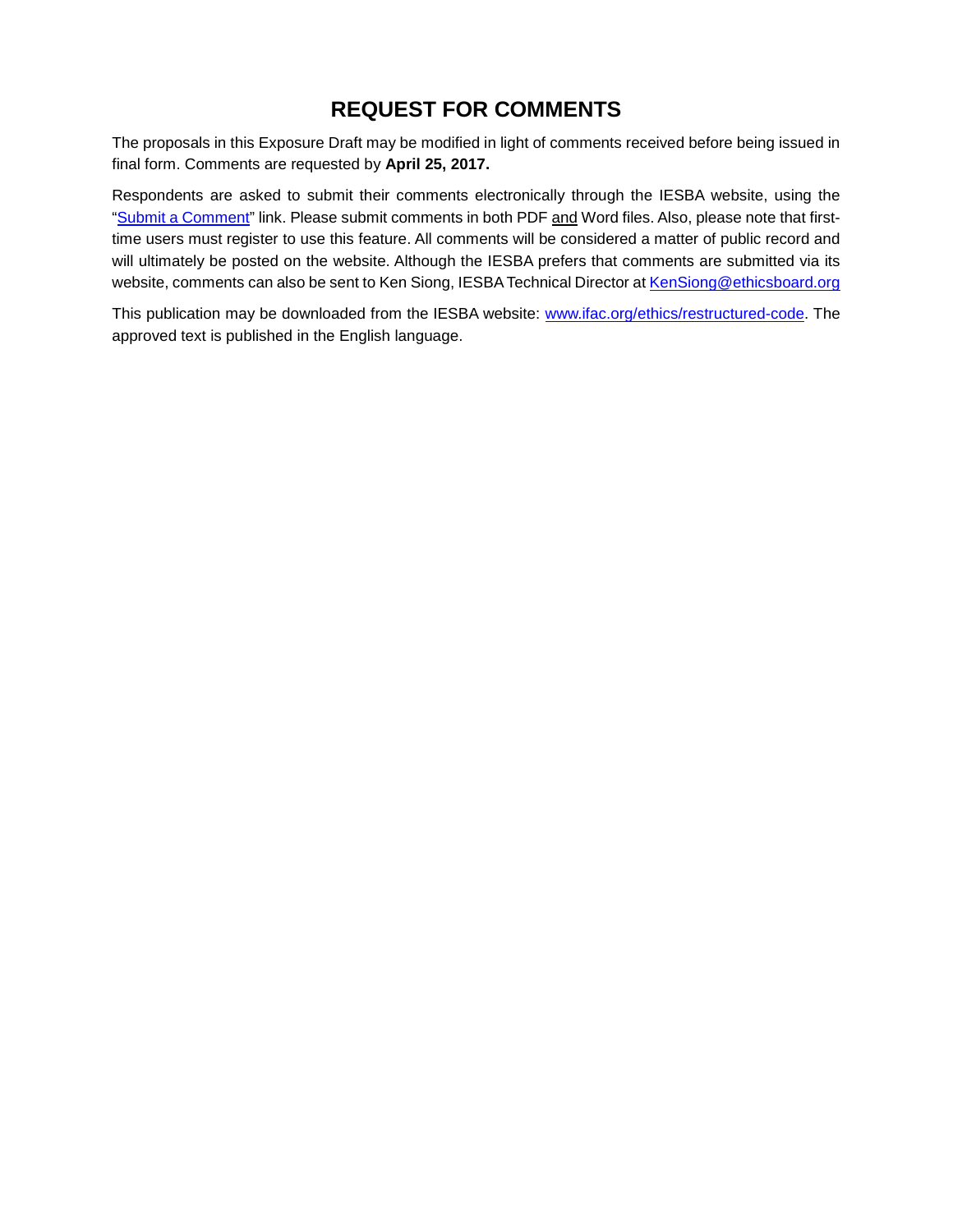# **PROPOSAL TO CLARIFY THE APPLICABILITY OF EXTANT PART C TO PROFESSIONAL ACCOUNTANTS IN PUBLIC PRACTICE**

### **CONTENTS**

|                                                                                                                               | Page |
|-------------------------------------------------------------------------------------------------------------------------------|------|
|                                                                                                                               | 5    |
|                                                                                                                               | 5    |
| Ш.                                                                                                                            | 5    |
|                                                                                                                               | 6    |
|                                                                                                                               | 10   |
| V.                                                                                                                            | 10   |
| EXPOSURE DRAFT: PROPOSED REVISIONS TO CLARIFY THE APPLICABILITY OF<br>PROVISIONS IN PART C OF THE EXTANT CODE TO PROFESSIONAL |      |
|                                                                                                                               | 12   |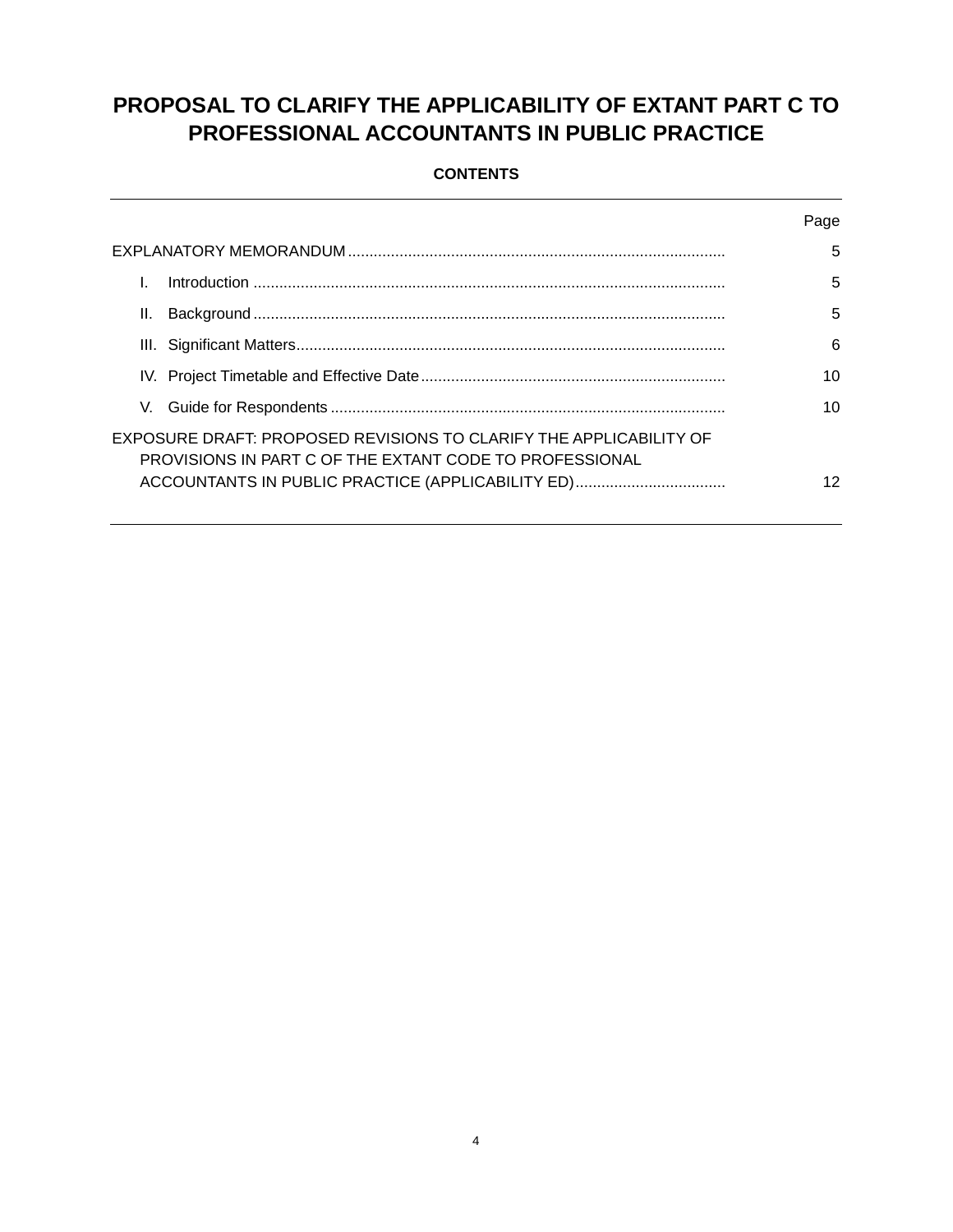## **EXPLANATORY MEMORANDUM**

## <span id="page-4-1"></span><span id="page-4-0"></span>I. **Introduction**

- 1. This memorandum provides background to, and an explanation of, the IESBA's proposal to clarify the applicability of the requirements and application material in extant Part C, *Professional Accountants in Business*, to professional accountants in public practice (PAPPs). As part of its Structure of the Code project, the IESBA has proposed restructuring changes to the material in extant Part C, including retitling it Part 2, *Professional Accountants in Business*. Proposed Part 2 is set out in Chapter 1 of the January 2017, Exposure Draft, *[Improving the Structure of the Code of Ethics for](https://www.ifac.org/publications-resources/improving-structure-code-ethics-professional-accountants-phase-2)  [Professional Accountants –](https://www.ifac.org/publications-resources/improving-structure-code-ethics-professional-accountants-phase-2) Phase 2* (Structure ED-2). For ease of reference, throughout this document reference is made to extant Part C except for the discussion about the location of the proposals in the proposed restructured Code.
- <span id="page-4-2"></span>2. The IESBA approved these proposed changes for exposure at its December 2016 meeting.

## II. **Background**

- 3. In 2012, the IESBA commenced work with the aim of exploring whether Part C needed to be strengthened to better promote ethical behavior by professional accountants in business (PAIBs). In March 2013, the IESBA approved a project to revise Part C in two separate phases. Phase 1 of the project was completed in December 2015 with IESBA approval of the close-off Document *[Changes](https://www.ifac.org/publications-resources/close-changes-part-c-code-addressing-preparation-and-presentation-information)  to Part C of the* Code *[Addressing Preparation and Presentation of Information, and Pressure to](https://www.ifac.org/publications-resources/close-changes-part-c-code-addressing-preparation-and-presentation-information)  [Breach the Fundamental Principles](https://www.ifac.org/publications-resources/close-changes-part-c-code-addressing-preparation-and-presentation-information)* ("close-off document").[1](#page-4-3) This close-off document was drafted using the structure and drafting conventions for the extant Code. The proposed restructured closeoff document is presented in Chapter 1 of Structure ED-2. The enhanced requirements and application material for PAIBs under Phase 1 of the project will be released in the new structure format for the Code and will have the same effective date as the restructured Code.
- 4. Phase [2](#page-4-4) of the project relates to a revision of extant Section 350.<sup>2</sup> The IESBA is developing an exposure draft of the proposed revisions to extant Section 350 using the new structure and drafting conventions for the restructured Code, with approval targeted for March 2017.
- 5. While the extant definition of a PAIB<sup>[3](#page-4-5)</sup> covers professional accountants employed in firms in roles other than providing professional services to clients (for example, in finance or IT roles), questions were raised during the IESBA's deliberations in Phase 1 of the project about the applicability of the provisions in Part C to PAPPs themselves, i.e., professional accountants in firms who provide

-

<span id="page-4-3"></span>The close-off document is available at: [www.ethicsboard.org/restructured-code.](http://www.ethicsboard.org/restructured-code)

<span id="page-4-4"></span><sup>2</sup> Extant Section 350, *Inducements*

<span id="page-4-5"></span><sup>&</sup>lt;sup>3</sup> The extant Code defines a PAIB as "a professional accountant employed or engaged in an executive or non-executive capacity in such areas as commerce, industry, service, the public sector, education, the not for profit sector, regulatory bodies or professional bodies, or a professional accountant contracted by such entities." In finalizing enhancements to the Glossary, which is included in the [agreed-in-principle text](https://www.ifac.org/publications-resources/structure-safeguards-revisions-agreed-principle) of Phase 1 of the Structure of the Code project, the IESBA has determined to more closely align the definition of a PAIB to the description of the term in paragraph 300.3 of th[e Part C Phase 1 close-off document](https://www.ifac.org/publications-resources/close-changes-part-c-code-addressing-preparation-and-presentation-information) (paragraph 200.3 of the restructured text). The revised description, which does not change the intended meaning of a PAIB, states that a PAIB is "a professional accountant working in areas such as commerce, industry, service, the public sector, education, the not-for-profit sector, or in regulatory or professional bodies, who might be an employee, contractor, partner, director (executive or non-executive), owner manager or volunteer."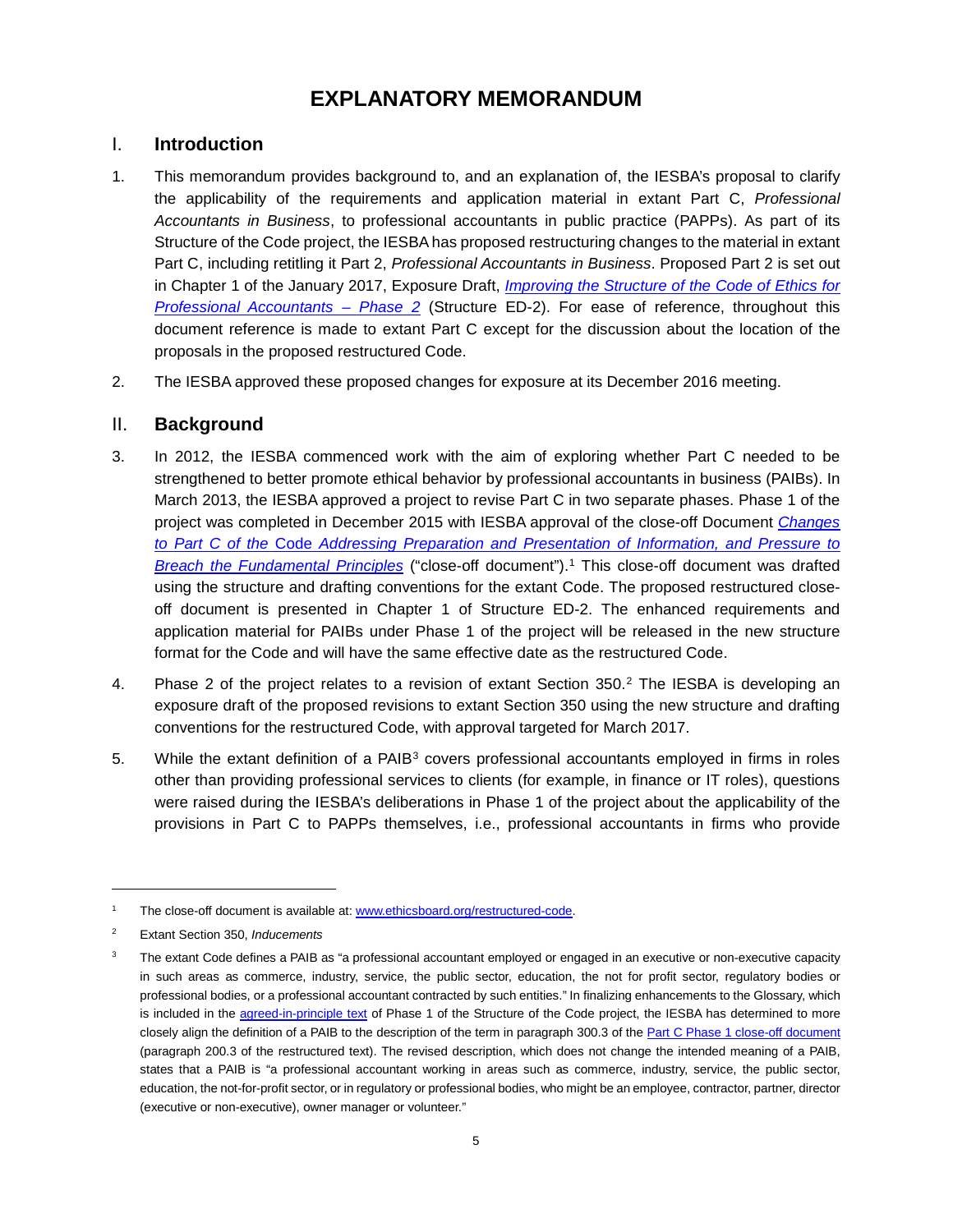professional services to clients. There was a view that the guidance in the extant  $Code<sup>4</sup>$  $Code<sup>4</sup>$  $Code<sup>4</sup>$  could be interpreted to mean that the Code contains two distinct parts (i.e., extant Part B[5](#page-5-2) and Part C) directed at two different categories of professional accountants. In this regard, the IESBA noted that some stakeholders interpret the extant Code as having two sets of provisions aimed at addressing the ethical issues that each category of professional accountants might encounter. However, the extant Code also notes that in certain circumstances the provisions for PAIBs may be relevant to PAPPs. Specifically, paragraphs 100.3 and 100.12 of the extant Code each contain a statement that "[p]rofessional accountants in public practice *may* also find Part C relevant to their particular circumstances" (emphasis added).

6. The IESBA noted that questions can be raised about the intended meaning of this statement and how a PAPP should apply it. For example, the use of the word "may" rather than "shall" in the statement might lead a PAPP to conclude that compliance with the provisions in Part C is optional. Also, the IESBA noted that the statement is not in a prominent location in the extant Code.

## <span id="page-5-0"></span>III. **Significant Matters**

#### **Applicability of the Provisions in Extant Part C to PAPPs**

- 7. The IESBA believes that it is possible for PAPPs to find themselves in ethically problematic circumstances that do not involve clients and hence face the same issues and ethical dilemmas as PAIBs. Accordingly, the IESBA agreed to clarify the circumstances in which the provisions in Part C should also apply to PAPPs. During its deliberations, the IESBA noted that those provisions focus on issues relating to professional accountants who act as employees or contractors of organizations, and address both internal issues within the employing organization as well as business relationships with external parties. In contrast, the provisions in extant Part B address issues about the relationships between PAPPs and their clients. In considering the applicability of Part C to PAPPs, the IESBA focused on the following three specific areas:
	- (a) Conflicts of Interest;
	- (b) Pressure; and
	- (c) Inducements.

#### *Conflicts of Interest*

- 8. The extant Code includes requirements and application material addressing conflicts of interest for both PAPPs and PAIBs set out in Parts B and C, respectively. In Part B, the provisions pertain to potential conflicts a professional accountant might have with clients. In Part C, the provisions pertain to potential conflicts a professional accountant might have when performing work for an employing organization.
- 9. The IESBA is of the view that the provisions in Part C might be relevant to PAPPs as they are also susceptible to conflict of interest situations within their employing organizations (i.e., their firms) or

<span id="page-5-1"></span>Extant paragraph 200.1 states that "This part [Part B] of the Code describes how the conceptual framework contained in Part A applies in certain situations to professional accountants in public practice".

Extant paragraph 300.1 states that "This part [Part C] of the Code describes how the conceptual framework contained in Part A applies in certain situations to professional accountants in business."

<span id="page-5-2"></span><sup>5</sup> Extant Part B, *Professional Accountants in Public Practice*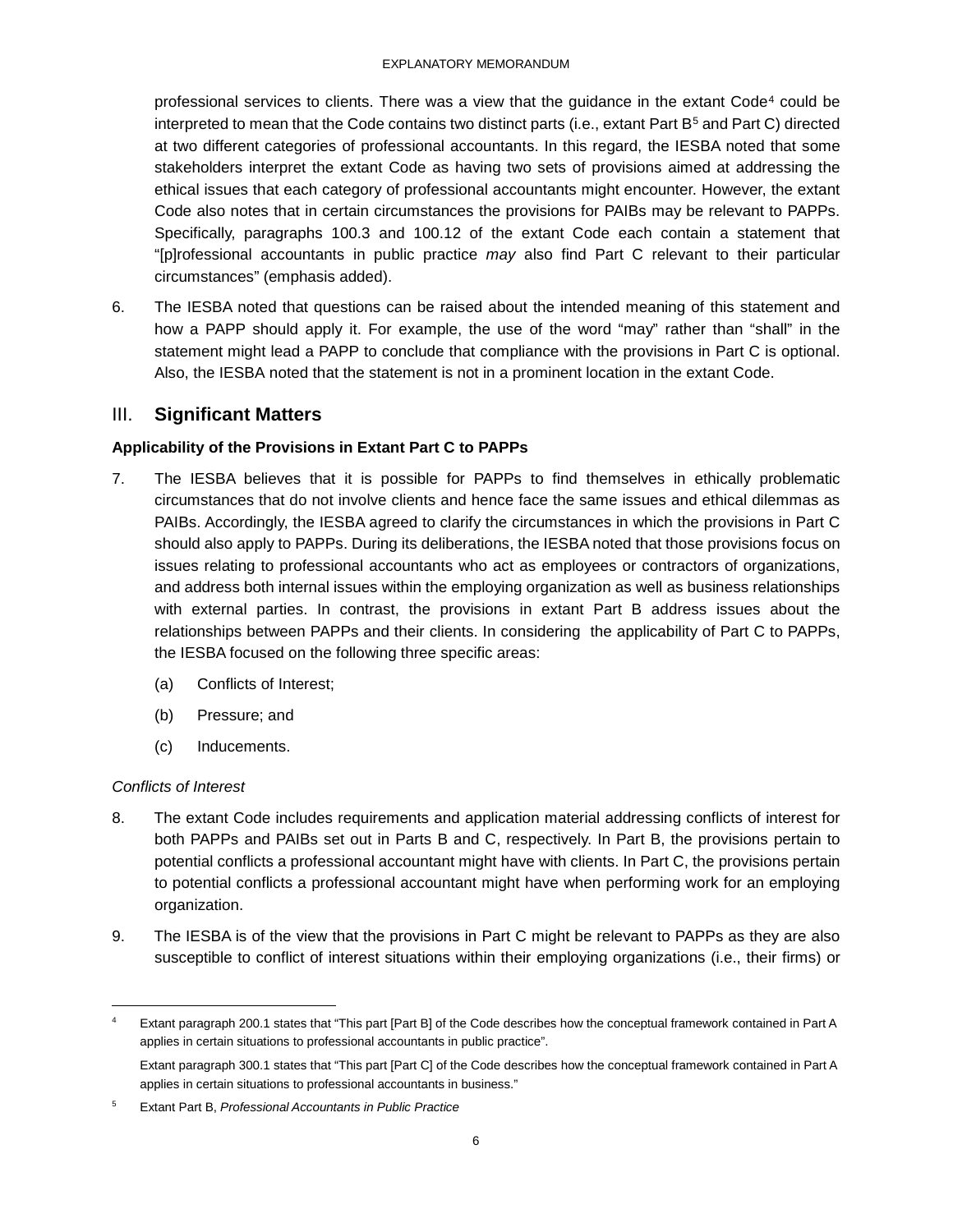with external parties, other than their clients. During its restructuring of extant Parts B and C, the IESBA reaffirmed this position.

#### *Pressure*

10. Threats to compliance with the fundamental principles may arise as a result of "undue pressure" from a variety of situations. Extant Section 370[6](#page-6-0) deals explicitly with this issue. There are no corresponding provisions on this topic for PAPPs in Part B. Accordingly, the only guidance within the Code that addresses undue pressure, the threats it poses to compliance with the fundamental principles and how such threats can be addressed, is in Part C. The Board concluded that the guidance in Part C might also be relevant to PAPPs as they might also face undue pressure from within the firm.

#### *Inducements*

- 11. Inducements may take various forms, including gifts, hospitality, preferential treatment, and inappropriate appeals to friendship or loyalty. The extant Code includes provisions regarding inducements for PAIBs and for PAPPs. However, the provisions for PAPPs in Part B only address inducements that a PAPP may receive from a client, while the provisions for PAIBs in Part C deal with the topic of inducements more broadly, and address:
	- The receipt of offers from external parties, and
	- Internal pressure from within the employing organization to offer inducements to external parties.
- 12. The IESBA is of the view that in certain situations, the provisions relating to inducements for PAIBs in Part C, in particular those that relate to how PAIBs should deal with pressure from within the employing organization to offer inducements, might also be relevant to PAPPs. As noted in the Background section above, the IESBA is currently developing enhancements to the section of Part C relating to inducements. Those enhancements may also be applicable to PAPPs.

#### **Approach to Developing Proposals and Options Considered**

- 13. In developing its proposals, the IESBA considered three possible options:
	- (a) Duplicate the requirements and application material for PAIBs in Part B;
	- (b) Amend or clarify the definition of a PAIB; or
	- (c) Clarify that the requirements and application material in the Code should be applied in a holistic manner.

After deliberating the pros and cons for each option, the IESBA concluded for the reasons set out below that the third option would most effectively achieve the desired objective.

14. The IESBA is of the view that PAPPs should be required to consider the context within which an ethical issue has occurred (for example, not only in relation to clients, but also within the firm or in relation to external parties other than clients), and then consult the relevant requirements and

<span id="page-6-0"></span><sup>-&</sup>lt;br>6 Extant Section 370, *Pressure to Breach the Fundamental Principles* forms part of the enhancements developed in Phase 1 of the Part C project. It is drafted using the structure and drafting convention for the extant Code as set out in the close-off document. Proposals to restructure extant Section 370 are set out in Chapter 1 of Structure ED-2 (under Section 270), which is available at*:*  [www.ethicsboard.org/restructured-code.](http://www.ethicsboard.org/restructured-code)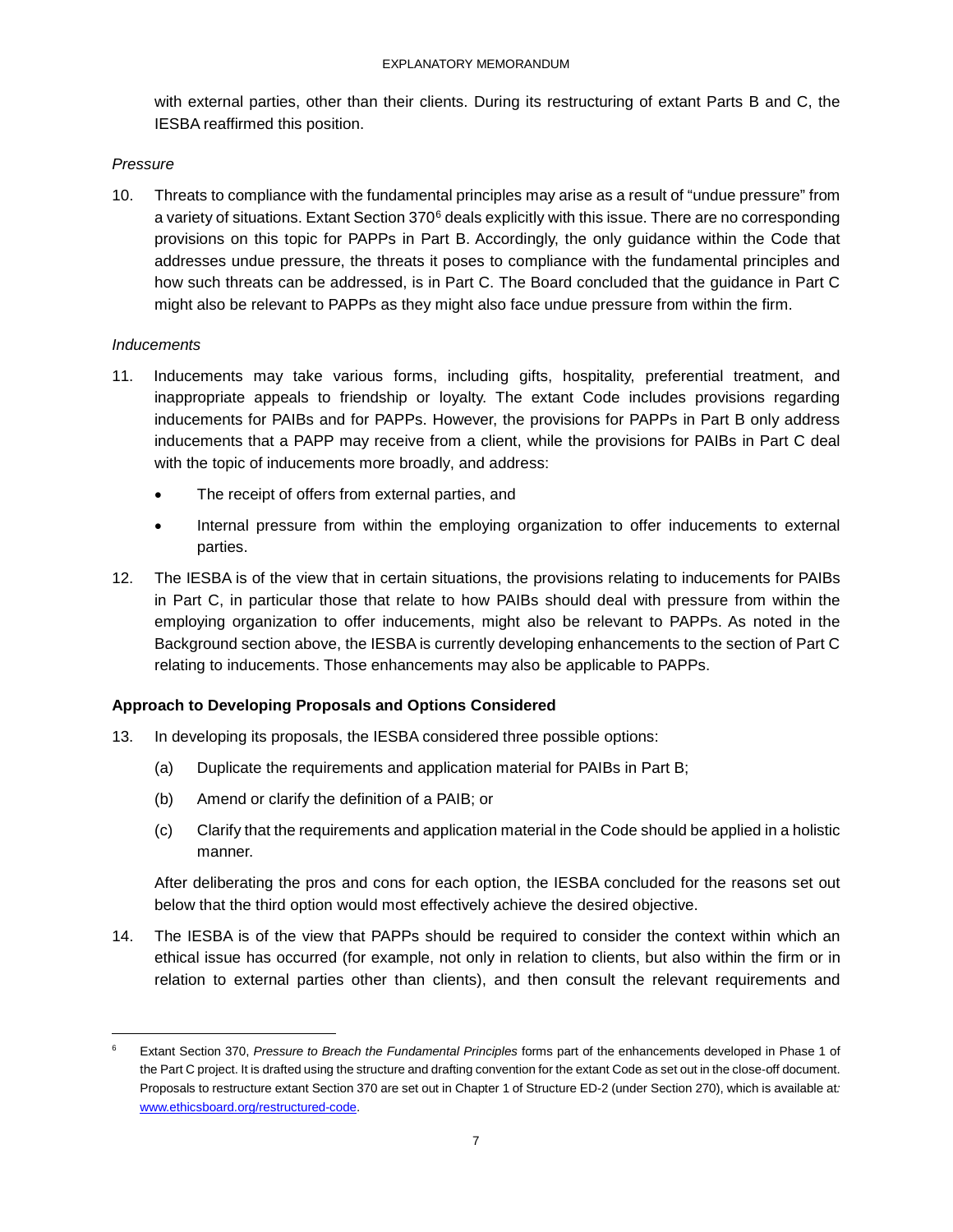application material in the Code, irrespective of its specific location (i.e., whether it is in Part B or Part C).

- 15. The IESBA proposes adopting a holistic approach because this approach:
	- (a) Is designed to ensure PAPPs' consideration of whether the provisions in Part C are applicable in the particular circumstances;
	- (b) Would not impose an undue implementation burden, as the professional accountant would be tasked with deciding which sections of the Code need to be referred to; and
	- (c) Would not create an unwieldy Code with duplicate requirements and application material relating to the same topic, thus detracting from one of the objectives of the Structure of the Code project.
- 16. In developing the proposals (i.e., the "applicability paragraphs"), the IESBA also considered whether to identify the types of ethical issues (as addressed in the Part C sections) in respect of which a PAPP might consider referring to guidance in Part C. The IESBA opted against doing so and concluded that highlighting specific sections in Part C would not be appropriate because:
	- Professional accountants, including PAPPs, should consider all the requirements and application material in extant Part C.
	- Including references to specific sections in Part C might result in a PAPP inadvertently overlooking provisions in other sections of Part C that might be relevant based on the facts and circumstances.
- 17. However, the IESBA believes that the objective of the applicability paragraphs, namely to indicate how PAPPs might discharge their ethical duties in situations where they are not providing services to clients, would be enhanced by including an example of a situation where a PAPP might face an ethical dilemma that is not client-related.

#### *Feedback on Structure ED-1*

18. In developing its proposals, the IESBA considered input from some respondents to the December 2015 Exposure Draft, *[Improving the Structure of the Code of Ethics for Professional Accountants –](http://www.ifac.org/publications-resources/exposure-draft-improving-structure-code-ethics-professional-accountants-phase) [Phase](http://www.ifac.org/publications-resources/exposure-draft-improving-structure-code-ethics-professional-accountants-phase) 1* (Structure ED-1) that were relevant to the topic.[7](#page-7-0) One of those respondents suggested that the IESBA consider repositioning the following sentence that was presented in the proposed Guide to the Code in Structure ED-1 to the body of the Code to ensure that it is would not be overlooked:

"Professional accountants in public practice might also find [extant] Part C [i.e., restructured Part B] relevant to their particular circumstances."

19. The IESBA is of the view that its proposal in this ED is responsive to this comment.

<span id="page-7-0"></span><sup>-&</sup>lt;br>7 The IESBA did not deal with issues related to the applicability of Part C to PAPPs in its Structure ED-1. However, the proposals in Structure ED-1 are relevant to the issue in the following respects:

<sup>•</sup> The statement in extant paragraph 100.3 ("Professional accountants in public practice may also find Part C relevant to their particular circumstances") was repositioned to paragraph 4 of the proposed Guide to the Code; and

<sup>•</sup> The order of extant Parts B and C was proposed to be reversed in the restructured Code.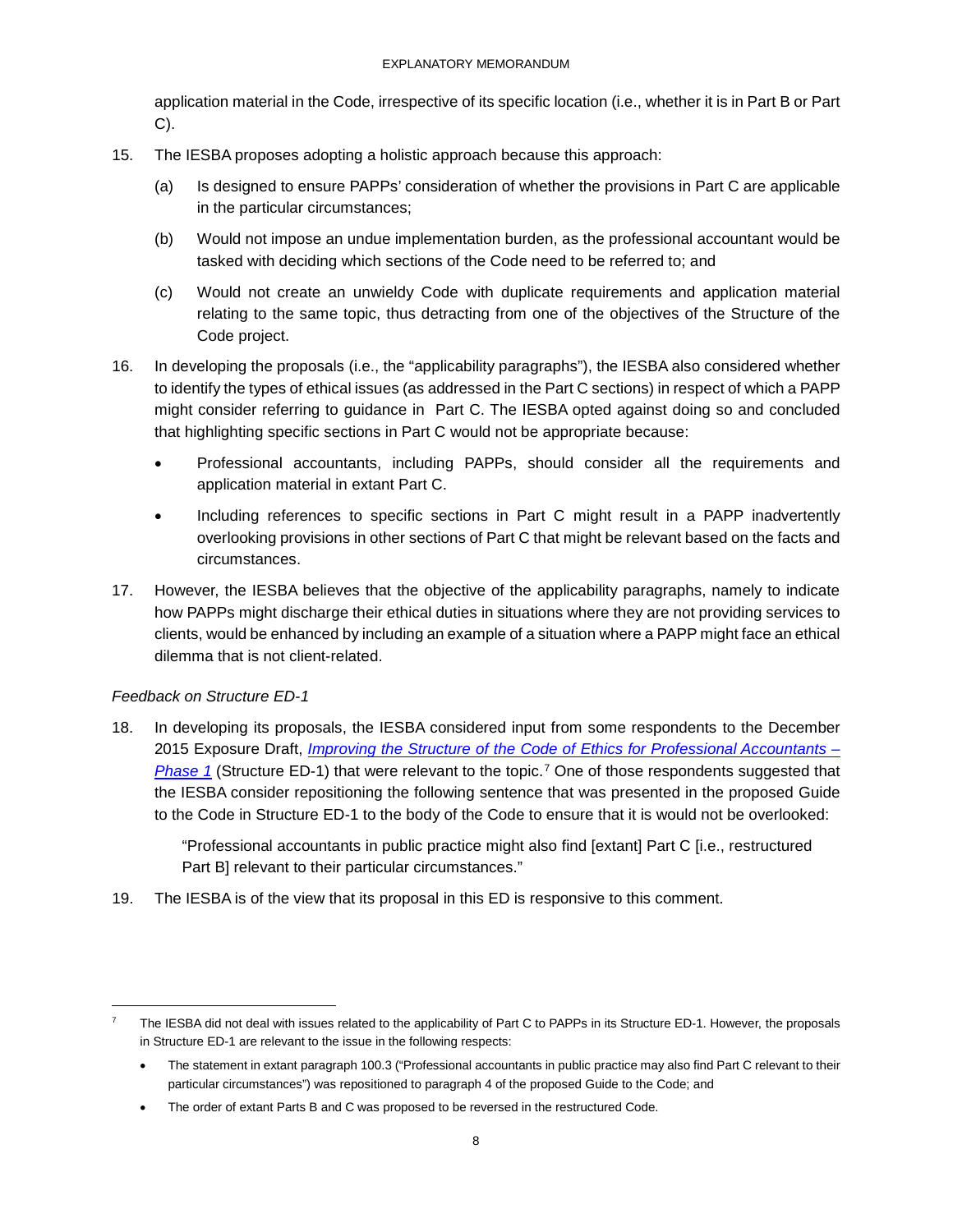*Proposed Location of "Applicability Paragraphs" in Restructured Code*

- 20. The IESBA proposes that the applicability paragraphs be prominently positioned in both restructured Part 1, *Complying with the Code, Fundamental Principles and Conceptual Framework*, and Part 3, *Professional Accountants in Public Practice* (i.e., extant Parts A[8](#page-8-0) and B). The IESBA considered whether to:
	- Place the applicability paragraphs in Part 1 only, but noted that this approach bears a risk that it might be overlooked by some users of the Code who consult only Part 3.
	- Place the "applicability paragraphs" in Part 1 but with the inclusion of a reference in Part 3 to direct readers to the new provisions, so as to avoid duplication of the same material in two parts of the restructured Code.
- 21. The IESBA proposes to include the "application paragraphs" in both Parts 1 and 3 because:
	- Clarity regarding the applicability of the provisions in Part 2 to PAPPs is sufficiently important to warrant highlighting them in both Parts 1 and 3; and
	- A paragraph that refers readers of Part 3 of the restructured Code to material in Part 1 would not be significantly shorter than repeating the full applicability paragraphs.
- 22. The IESBA also agreed to include a reference to the applicability paragraphs in the Guide to the Code. The wording for the Guide will be developed once the proposals are finalized.

Applicability Paragraphs in Part 1, Section 120

23. Within Part 1 of the restructured Code, the IESBA proposes that the applicability paragraphs be positioned after paragraph 120.3 A1.[9](#page-8-1) The conceptual framework set out in Section 120 has been given greater prominence in the proposed restructured Code and hence will likely be the most utilized section among professional accountants. Paragraph 120.3 A1 includes application material outlining the content of each part of the Code and notes that the conceptual framework applies to all professional accountants.

Applicability Paragraphs in Part 3, Section 300

24. The IESBA is of the view that the applicability paragraphs should be placed within Section 300<sup>[10](#page-8-2)</sup> of Part 3 of the restructured Code to emphasize upfront to PAPPs that consideration of the provisions within the Code should not be limited to the requirements and application material in Part 3 and that the provisions in Part 2 might also be relevant. The provisions in restructured Section 300 are focused on describing considerations for PAPPs relative to applying the conceptual framework. The IESBA

- (b) Part 3 *Professional Accountants in Public Practice*; and
- (c) *International Independence Standards* as follows:
	- (i) Part 4A *Independence for Audits and Reviews*; and
	- (ii) Part 4B *Independence for Other Assurance Engagements*."
- <span id="page-8-2"></span><sup>10</sup> Section 300, *Application of the Conceptual Framework for Professional Accountants in Public Practice*

<span id="page-8-0"></span> <sup>8</sup> Part A, *Introduction to the Code and Fundamental Principles* 

<span id="page-8-1"></span>Paragraph 120.3 A1 of proposed Section 120 states that: "Additional requirements and application material that are relevant to the application of the conceptual framework are set out in:

<sup>(</sup>a) Part 2 – *Professional Accountants in Business*;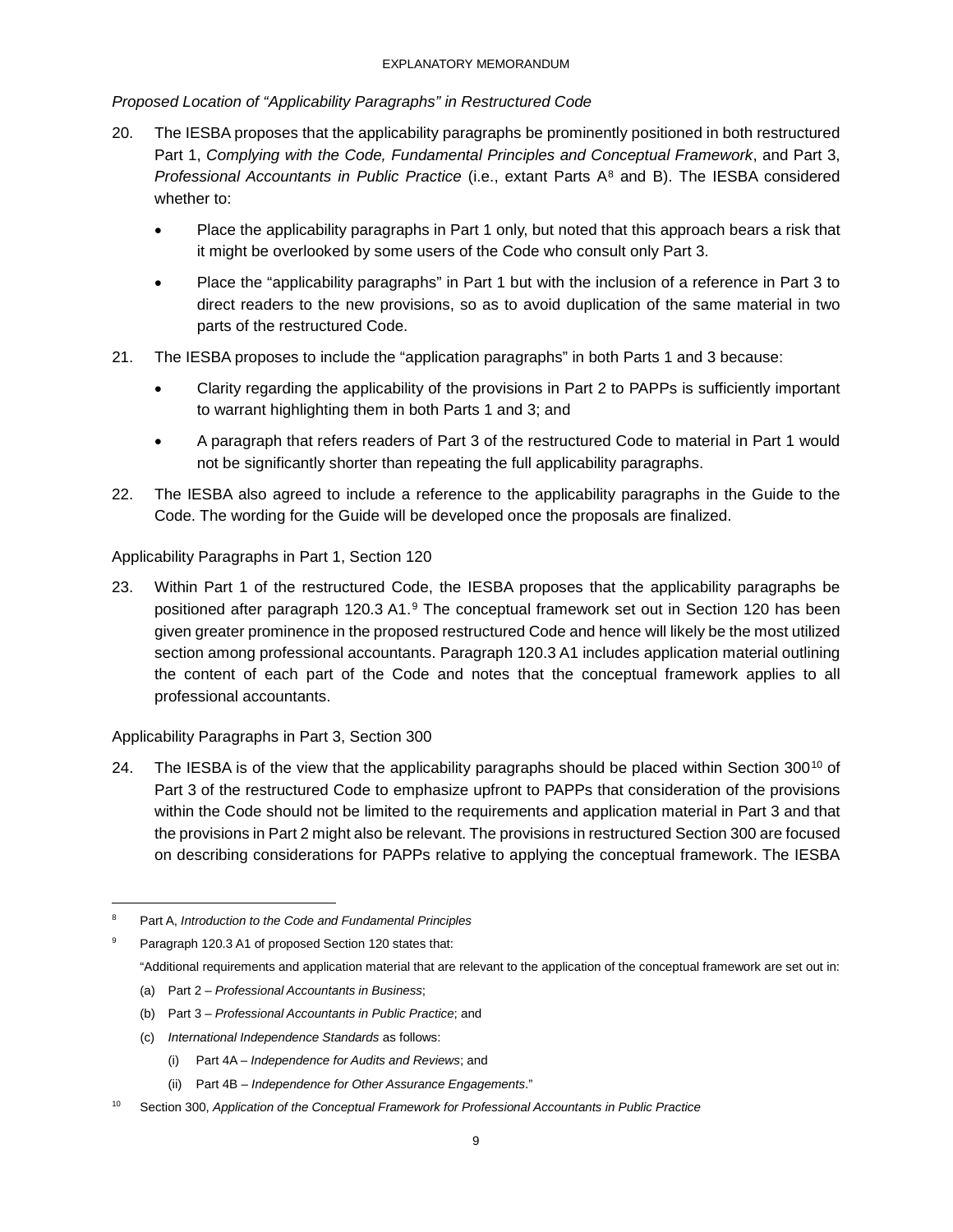proposes that the applicability paragraphs be positioned after paragraph R300.4,[11](#page-9-2) immediately after the requirement for PAPPs to apply the conceptual framework.

#### **Other Matters**

- 25. The IESBA noted that in some jurisdictions PAIBs are not members of the local IFAC member body. Accordingly, only the provisions in extant Parts A and B of the Code are adopted or considered relevant. Therefore, the proposed applicability paragraphs in the restructured Code, once adopted in those jurisdictions, would require professional accountants who are members of the local IFAC member body to consider additional provisions to which they had not previously given attention.
- 26. The IESBA, however, believes that the proposed applicability paragraphs enhance the robustness of the Code. The IESBA is of the view that establishing the same high quality ethics standards for all professional accountants is in the public interest.

## <span id="page-9-0"></span>IV. **Project Timetable and Effective Date**

- 27. The IESBA intends to complete this project at the same time as its Structure of the Code project. It also proposes to align the effective date of the applicability paragraphs with the effective date of the restructured Code (see [Structure ED-2\)](https://www.ifac.org/publications-resources/improving-structure-code-ethics-professional-accountants-phase-2).
- 28. The January 2017 [IESBA Update](https://www.ifac.org/publications-resources/iesba-update-toward-restrutured-international-code-ethics) includes a further discussion of the timing of the restructuring work and proposed effective dates for the restructured Code.

## <span id="page-9-1"></span>V. **Guide for Respondents**

29. The IESBA welcomes comments on all matters addressed in this Exposure Draft, but especially those identified in the Request for Specific Comments below. Comments are most helpful when they refer to specific paragraphs, include the reasons for the comments, and, where appropriate, make specific suggestions for any proposed changes to wording. When a respondent agrees with proposals in this Exposure Draft, it will be helpful for the IESBA to be made aware of this view.

<span id="page-9-2"></span> <sup>11</sup> Paragraph R300.4 of Section 300 states that *"*A professional accountant shall comply with each of the fundamental principles and apply the conceptual framework set out in Section 120 to eliminate threats to compliance with those fundamental principles or to reduce them to an acceptable level."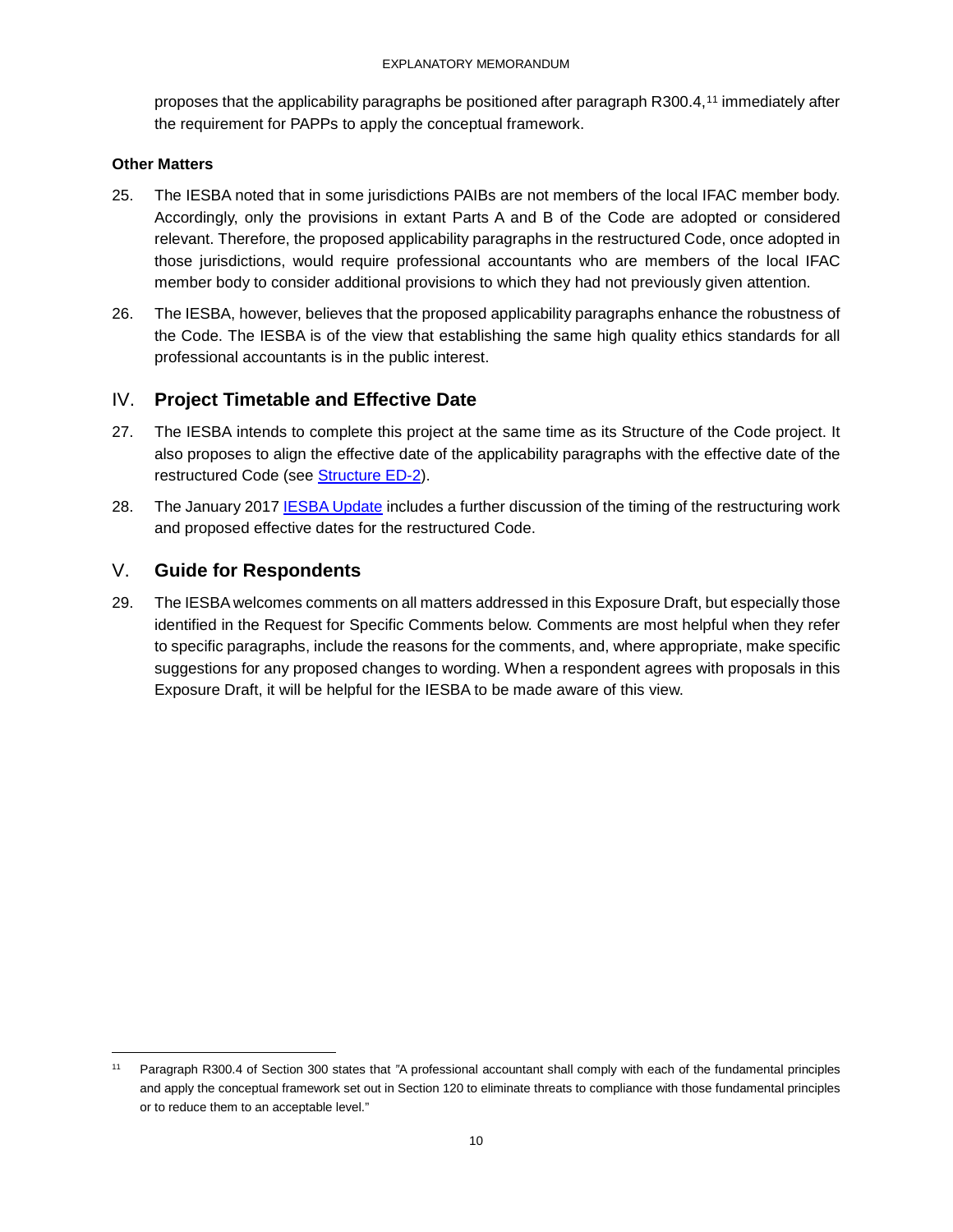#### **Request for Specific Comments**

- 1. Do respondents agree with:
	- (a) The proposed applicability paragraphs; and
	- (b) The proposed location of those paragraphs in Sections 120 and 300 of the proposed restructured Code.

If not, why not?

#### **Request for General Comments**

- 30. In addition to the request for specific comments above, the IESBA is also seeking comments on the matters set out below:
	- *Small and Medium Practices (SMPs) –* The IESBA invites comments regarding any aspect of the proposals from SMPs.
	- *Regulators and Audit Oversight Bodies –* The IESBA invites comments on the proposals from an enforcement perspective from members of the regulatory and audit oversight communities.
	- *Developing Nations –* Recognizing that many developing nations have adopted or are in the process of adopting the Code, the IESBA invites respondents from these nations to comment on the proposals, and in particular on any foreseeable difficulties in applying them in their environment.
	- *Translations –* Recognizing that many respondents may intend to translate the final changes for adoption in their own environments, the IESBA welcomes comment on potential translation issues respondents may note in reviewing the proposals.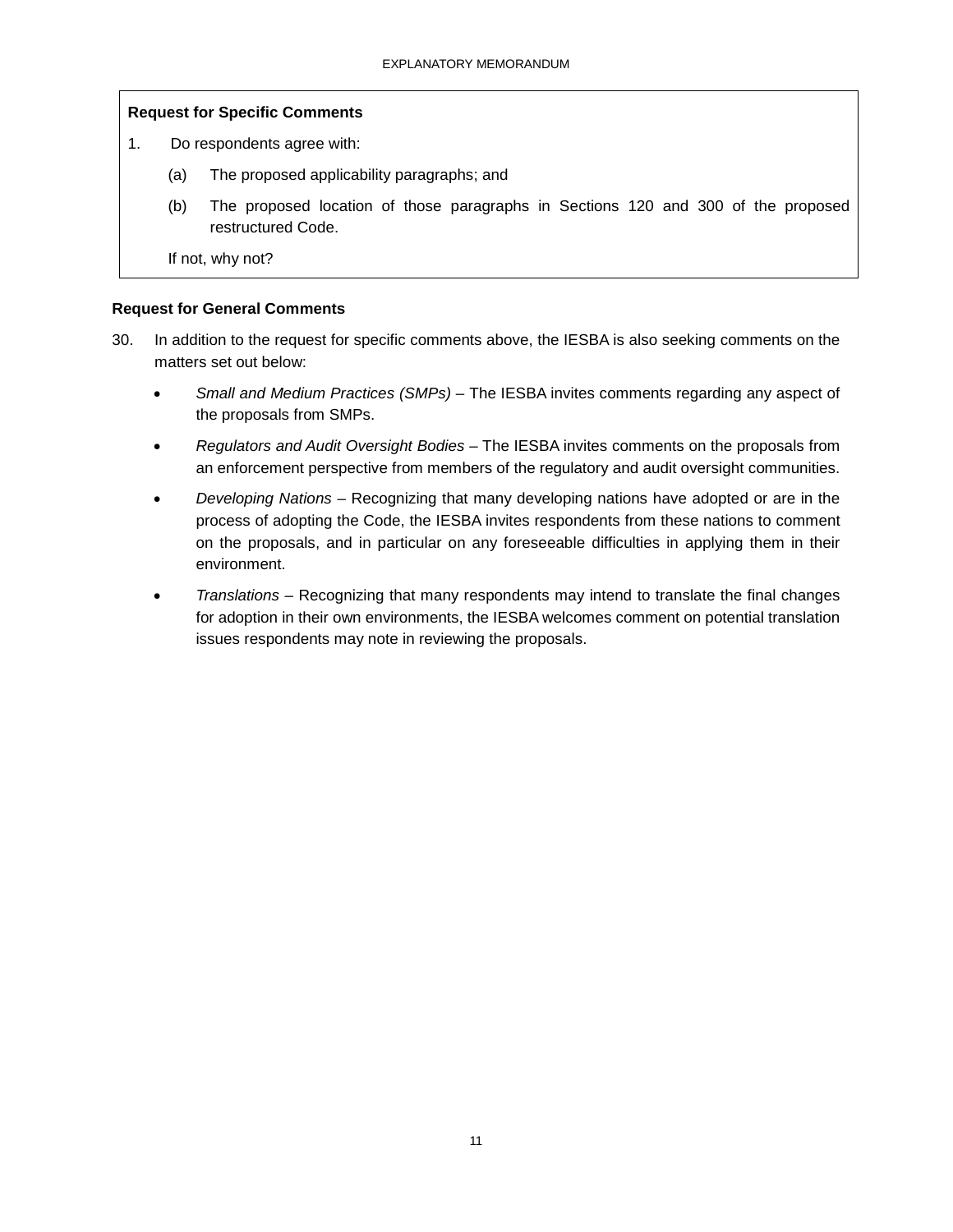# <span id="page-11-0"></span>**EXPOSURE DRAFT: PROPOSED REVISIONS TO CLARIFY THE APPLICABILITY OF PROVISIONS IN PART C OF THE EXTANT CODE TO PROFESSIONAL ACCOUNTANTS IN PUBLIC PRACTICE (APPLICABILITY ED)[\\*](#page-11-1)**

## **Part 1 – COMPLYING WITH THE CODE, FUNDAMENTAL PRINCIPLES AND THE CONCEPTUAL FRAMEWORK**

## **Section 120**

## **The Conceptual Framework**

…

- R120.4 When facing an ethical issue, a professional accountant shall consider the context within which the issue has occurred. Where a professional accountant in public practice is performing professional activities pursuant to the accountant's employment or ownership relationship with the firm, there might be requirements and application material in Part 2 that are also applicable to those circumstances. If so, the professional accountant in public practice shall comply with the relevant provisions.
- 120.4 A1 For example, where a professional accountant in public practice is pressured by an engagement partner to underreport chargeable hours for a client engagement in order to artificially enhance engagement profitability which might impact the partner's remuneration, the requirements and application material set out in Section 270 would be relevant.

## **PART 3 – PROFESSIONAL ACCOUNTANTS IN PUBLIC PRACTICE**

## **Section 300**

## **Applying the Conceptual Framework – Professional Accountants in Public Practice**

…

- R300.5 When facing an ethical issue, a professional accountant shall consider the context within which the issue has occurred. Where a professional accountant in public practice is performing professional activities pursuant to the accountant's employment or ownership relationship with the firm, there might be requirements and application material in Part 2 that are also applicable to those circumstances. If so, the professional accountant in public practice shall comply with the relevant provisions.
- 300.5 A1 For example, where a professional accountant in public practice is pressured by an engagement partner to underreport chargeable hours for a client engagement in order to artificially enhance engagement profitability which might impact the partner's remuneration, the requirements and application material set out in Section 270 would be relevant.

<span id="page-11-1"></span> <sup>\*</sup> Chapter 1 of Exposure Draft, *[Improving the Structure of the Code of Ethics for Professional Accountants—Phase 2](https://www.ifac.org/publications-resources/improving-structure-code-ethics-professional-accountants-phase-2)*, (Structure ED-2) sets out the proposed restructured text of th[e close-off document for Part C Phase 1.](http://www.ethicsboard.org/system/files/meetings/files/Agenda-Item-D-3.1-Part-C-Phase-1-Close-Off-Document.pdf)

The explanatory memorandum to Structure ED-2 notes that proposed Section 250, *Inducements* is being developed as part of Phase 2 of the Part C project, and is outside the scope of Phases 1 and 2 of the Structure project. The IESBA anticipates approving its proposals for Section 250 for exposure at its March 2017 meeting.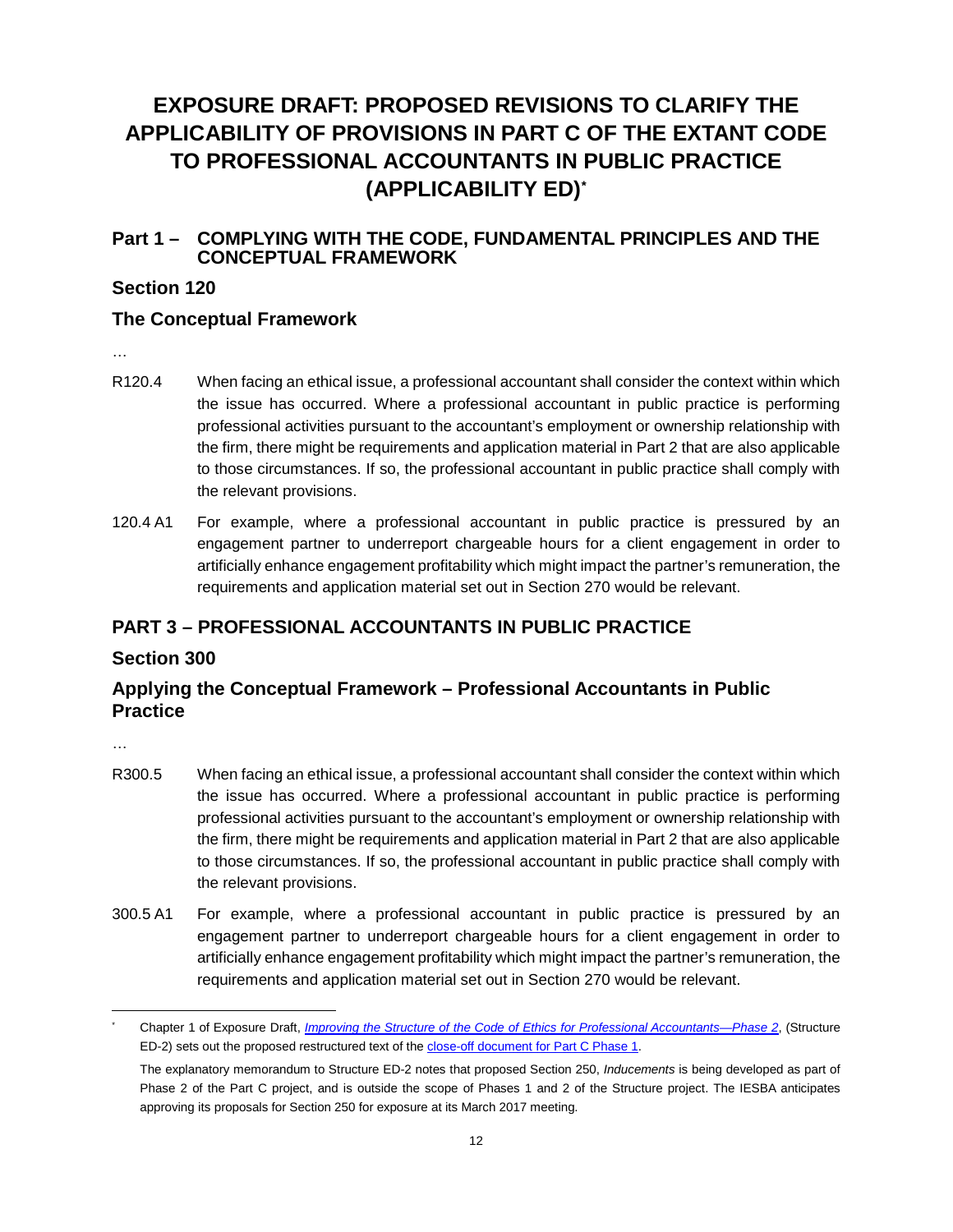The *Code of Ethics for Professional Accountants*, Exposure Drafts, Consultation Papers, and other IESBA publications are published by, and copyright of, IFAC.

The IESBA and IFAC do not accept responsibility for loss caused to any person who acts or refrains from acting in reliance on the material in this publication, whether such loss is caused by negligence or otherwise.

The 'International Ethics Standards Board for Accountants, '*Code of Ethics for Professional Accountants*', 'International Federation of Accountants', 'IESBA', 'IFAC', the IESBA logo, and IFAC logo are trademarks of IFAC, or registered trademarks and service marks of IFAC in the US and other countries.

<span id="page-12-0"></span>Copyright © January 2017 by the International Federation of Accountants (IFAC). All rights reserved. Permission is granted to make copies of this work to achieve maximum exposure and feedback provided that each copy bears the following credit line: "*Copyright ©* January 2017 by *the International Federation of Accountants (IFAC). All rights reserved. Used with permission of IFAC. Permission is granted to make copies of this work to achieve maximum exposure and feedback*."